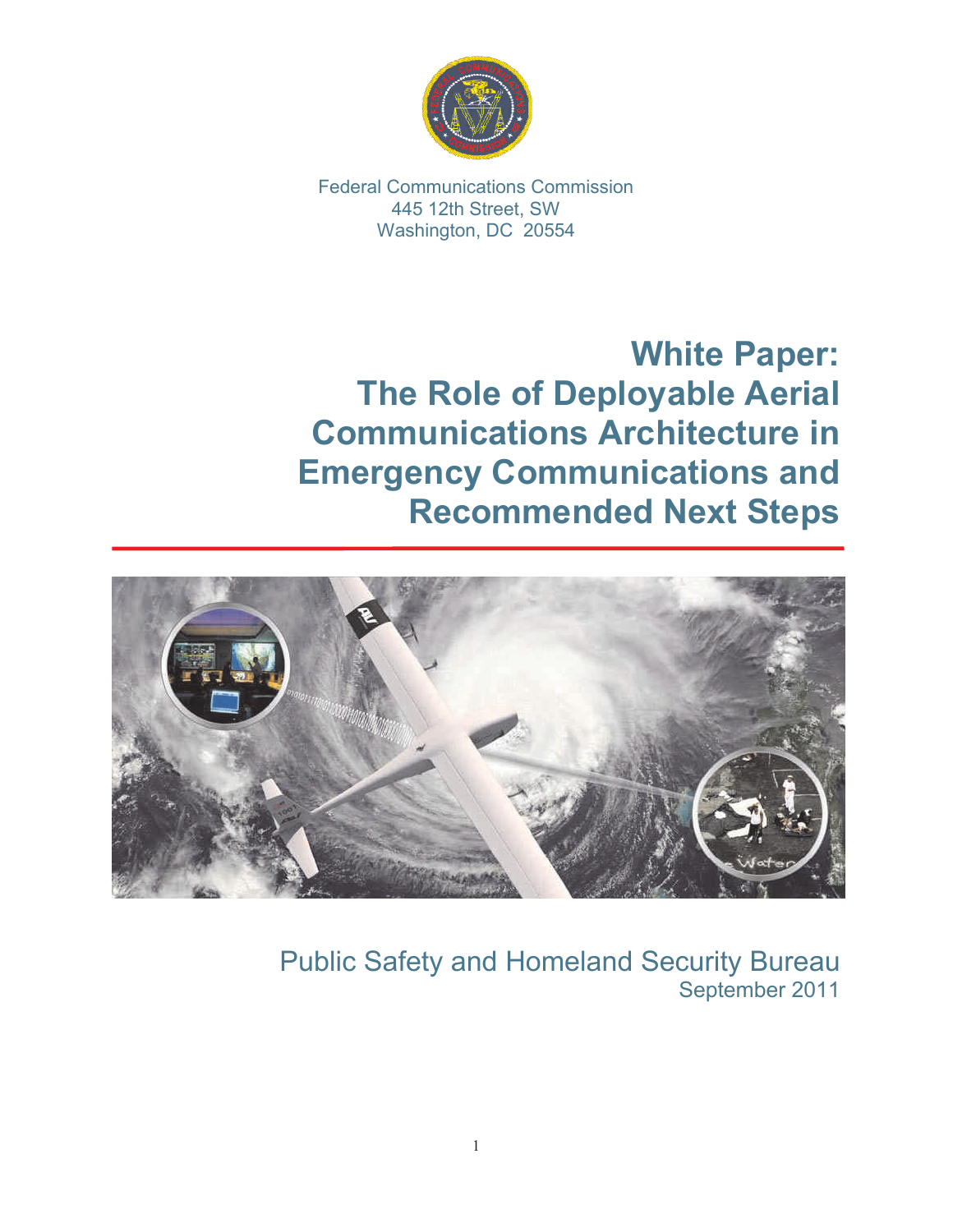### **Overview**

A major goal of the Federal Communications Commission (FCC or Commission) is to ensure that reliable communications are available throughout the United States, including to first responders on both a day-to-day and emergency basis. However, communications capabilities are often limited during and immediately after disasters, when the terrestrial communications infrastructure may be severely damaged or unavailable for a period of time. To gain insight into potential technological solutions to this issue, the Public Safety and Homeland Security Bureau (PSHSB) issued in early 2011 a public notice soliciting comment on the ability of deployable aerial communications architecture (DACA) to provide communications when the terrestrial communications infrastructure is severely damaged or unavailable. This paper addresses the staff's vision for how DACA could be implemented and used, summarizes the comments we have received on this issue, and provides recommendations for next steps.<sup>1</sup>

# **Background**

A critical lesson learned from every disaster, regardless of its size or the level of devastation, is the importance of communications for managing and coordinating the response, maintaining the rule of law, and keeping the public safe and fully informed.<sup>2</sup> Unfortunately, terrestrial communications services are often damaged during disasters. This complicates even the most prepared response effort. During the first 72 hours of a response, communications may be partially or completely disrupted due to damaged facilities, widespread power outages, and lack of access by restoration crews and equipment to the impacted area.<sup>3</sup>

In November 2010, the Federal Emergency Management Agency (FEMA) introduced the "Whole Community" concept for stabilizing a catastrophic event in the first 72 hours.<sup>4</sup> This new concept transitions from the mindset that the Federal government is always in the lead to a mindset that builds upon the strengths of local communities and their citizens. The Whole Community concept focuses on proactive engagement with neighborhood associations, businesses, schools, community groups, trade groups, fraternal organizations, and other civicminded organizations that can mobilize their networks to build community resilience and support local needs in times of catastrophe. The key to the success of the Whole Community concept is the ability of these individuals and groups to communicate during the first critical 72 hours.

The geographic features of the United States make it susceptible to a varied range of potentially devastating natural phenomena, including the recent Mineral, Virginia, earthquake and Hurricane Irene, both of which affected much of the Eastern United States. As a result of Hurricane Irene, there were widespread power outages which directly impacted communications services in the affected areas.

<sup>&</sup>lt;sup>1</sup> The principal authors of this report are Richard Lee and Jennifer A. Manner. Contributors include Jason Kim, Brian Hurley, Pat Amodio, and Kim Anderson.

<sup>2</sup> See http://www.fcc.gov/guides/emergency-communications.

<sup>3</sup> Dourandish, Zumel and Manno, Command and Control during the First 72 Hours of a Joint Military-Civilian Disaster Response, 2007 Command and Control Research and Technology Symposium (June 19-21, 2007); www.72hours.org.

<sup>&</sup>lt;sup>4</sup> http://www.fema.gov/pdf/about/odic/all\_hands\_719.pdf.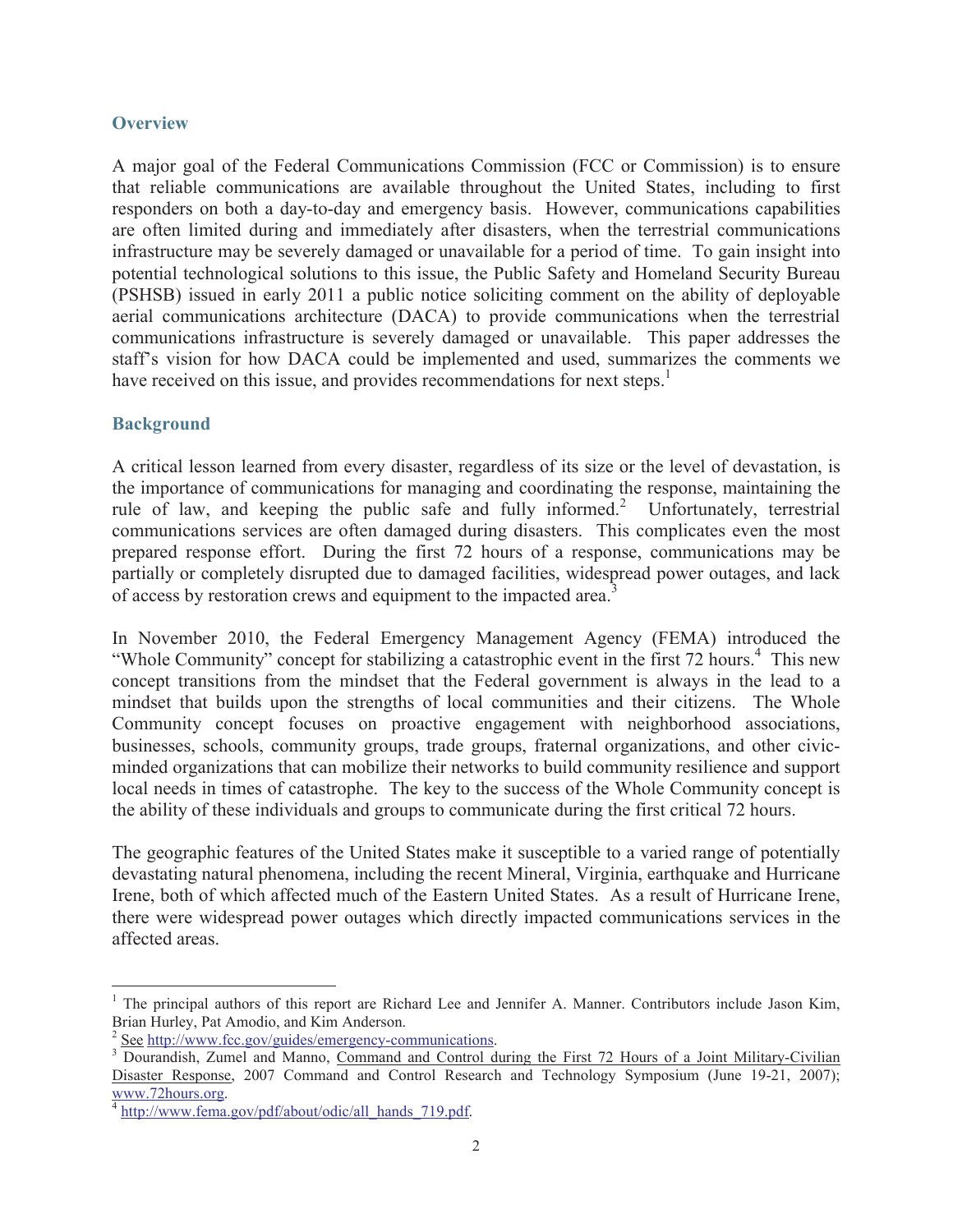These are just two examples. The United States could also experience other disasters, including a catastrophic earthquake (with an estimated moment magnitude of 7.7) at any time along the New Madrid Seismic Zone (NMSZ), which covers eight states.<sup>5</sup> An earthquake of this magnitude would be estimated to cause nearly  $86,000$  injuries and fatalities; require at least 42,000 search and rescue personnel; damage 130 hospitals, 715,000 buildings, and 3,500 bridges; and cause more than 425,000 breaks and leaks in both local and interstate pipelines. Approximately 2.6 million households would likely be without power after such an earthquake. Even at 72 hours after the earthquake, 7.2 million people could still be displaced, and an additional 2 million people could require temporary shelter. Except for those with satellite capability, widespread communications outages would be expected after the first 12 hours, at which point back-up batteries and generators at critical communications facilities would begin to fail. Cascading effects could result in a deterioration of communications systems outside of the disaster area.

In disasters this severe, it is all but certain that terrestrial communications facilities would be severely damaged and subject to significant communications outages. The inclusion of DACA capabilities in our communications arsenal could potentially improve emergency response dramatically in this and other disaster situations.

## **The DACA Vision**

The DACA vision for disasters involves an aerial capability that is deployable within the first 12- 18 hours after a catastrophic event to temporarily restore critical communications, including broadband, for a period of 72-96 hours. This capability would be useful in situations where the power grid may be inoperable for 5-7 days, depleting back-up power supplies and resulting in an almost complete failure of landline, cellular, land mobile radio, broadcast, and cable transmissions, as well as Wi-Fi and Internet services.<sup>7</sup> In such circumstances, access roads and bridges may be impassable, preventing communications repair crews and fuel suppliers for generators from entering the area. If DACA systems were available, users on the ground could continue to rely on their day-to-day communications devices in a transparent manner.<sup>8</sup>

The Federal government would provide and coordinate air operations for the aerial platform, which would allow authorized spectrum users to deploy a temporary capability that conforms to and is integrated into existing communications systems. Certain capabilities, such as the temporary restoration of cellular services, would be restricted to wireless priority service (WPS), Government Emergency Telecommunications Services (GETS), and 911 calls, while other

<sup>&</sup>lt;sup>5</sup> Illinois, Indiana, Kentucky, Tennessee, Alabama, Mississippi, Arkansas, and Missouri.

<sup>&</sup>lt;sup>6</sup> Mid-America Earthquake Center Report, "New Madrid Seismic Zone Catastrophic Earthquake Response Planning Project," October 2009.

<sup>&</sup>lt;sup>7</sup> The Japanese government funded a project in which a DACA solution (in this case, a high altitude platform) would be used to provide terrestrial communications in the event of an earthquake. The system is still under development and was not yet available in March of 2011 when Japan experienced an earthquake of magnitude 9. See e.g., Baker, High Altitude Platforms for Military Communications, Strategic Defense Intelligence (April 14, 2011), available at http://www.strategicdefenceintelligence.com/article/fByndVw6XM/2011/04/14/insight\_high\_altitude\_platforms\_for military\_communications/. (Baker Article).

 $\frac{1}{8}$  We still need to explore issues such as roaming charges and network access. The Bureau recommends these issues be considered in a proceeding.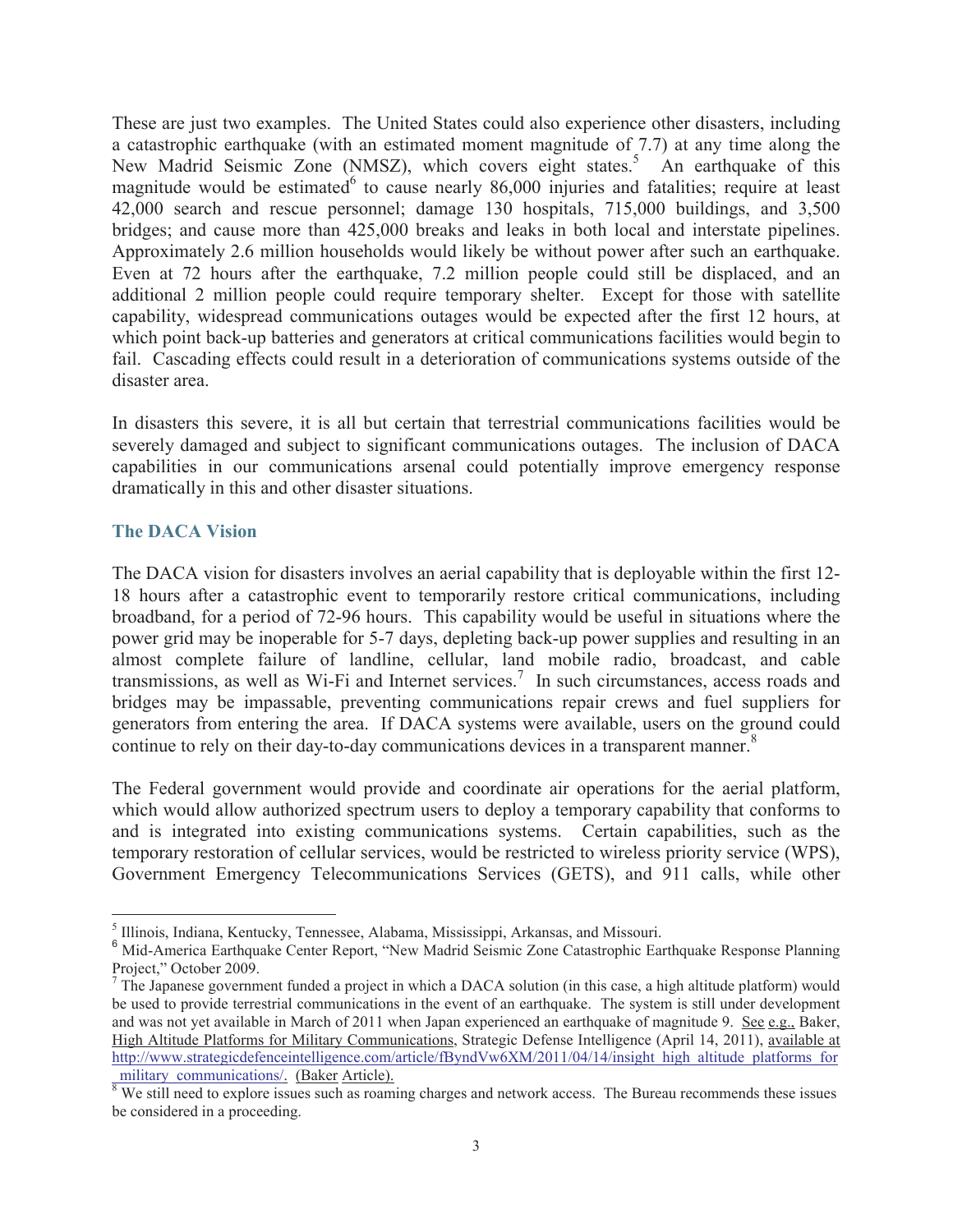services, such as Wi-Fi and Internet services, could be open for public use. Other capabilities, such as public safety communications, could be supported by the DACA system. There would also need to be a spectrum interference coordination method in place, especially to protect terrestrial communications systems from harmful interference from the DACA system as they are restored. This type of coordination procedure could be implemented by the FCC and coordinated by the FCC in conjunction with FEMA and other federal, state, and local authorities responding to the emergency.

### **Military Use**

While the commercial communications industry and the public safety community does not typically use deployable aerial communications architecture today, the U.S. military uses aerial platforms for signal transmission.<sup>9</sup> The range extension and additional coverage area provided by aerial platforms are appealing in a tactical and dynamic battle space. The military has employed aerial platforms using piloted aircraft, unmanned aerial vehicles (UAVs), and tethered or untethered balloons for localized communications and to provide enhanced coverage areas and extend the battle space.<sup>10</sup> Each DACA technology has its own particular characteristics and capabilities, but all capitalize on the unique propagation advantages that altitude provides and use coordinated frequency assignments to allow multiple users on the ground to access the aerial platform and enjoy the increase in coverage area. $^{11}$ 

## **February 2011 DACA Public Notice**

On January 28, 2011, the PSHSB issued a public notice (DA 11-175) (DACA PN) seeking comment on current and future technologies that could restore critical communications during the first few hours after a catastrophic event. The DACA PN sought information on several types of DACA, including unmanned aerial vehicles and balloon mounted or unmounted systems that could be rapidly deployed to an area within the first few hours after a disaster to provide an accessible, reliable, resilient, cost-effective, and secure capability for public safety and emergency response personnel to communicate during the critical restoration period. We sought comment on the use of DACA over a variety of communications platforms, such as UHF, VHF, 700/800 MHz, cellular, Internet, and satellite, which would enable users to continue to use their communications devices. Approximately twenty parties filed comments in response to the DACA PN.<sup>12</sup>

<sup>&</sup>lt;sup>9</sup> See e.g., Baker Article; Singer, Pentagon Eyes High Altitude Balloons for Emergency Communications Systems, Space News (July 18, 2007) available at http://www.space.com/4079-pentagon-eyes-high-altitude-balloonsemergency-communications-system.html.

 $^{10}$  Id.

 $\overline{11}$  In the application of these aerial platforms, the military has taken advantage of unique frequency coordination and use characteristics that are inherent to the military planning infrastructure, including dedicated frequencies. In this way, it is able to avoid many of the coordination issues that are faced by the commercial sector. For example, the use of airborne platforms for commercial cellular service would require extensive frequency coordination with the commercial license holders to avoid interference issues. These issues need to be addressed in the commercial context for these technologies to be successfully utilized. Accordingly, the Bureau recommends that the FCC initiate a proceeding to determine how to successfully address coordination and interference concerns.

 $12$  Appendix A contains a list of commenters.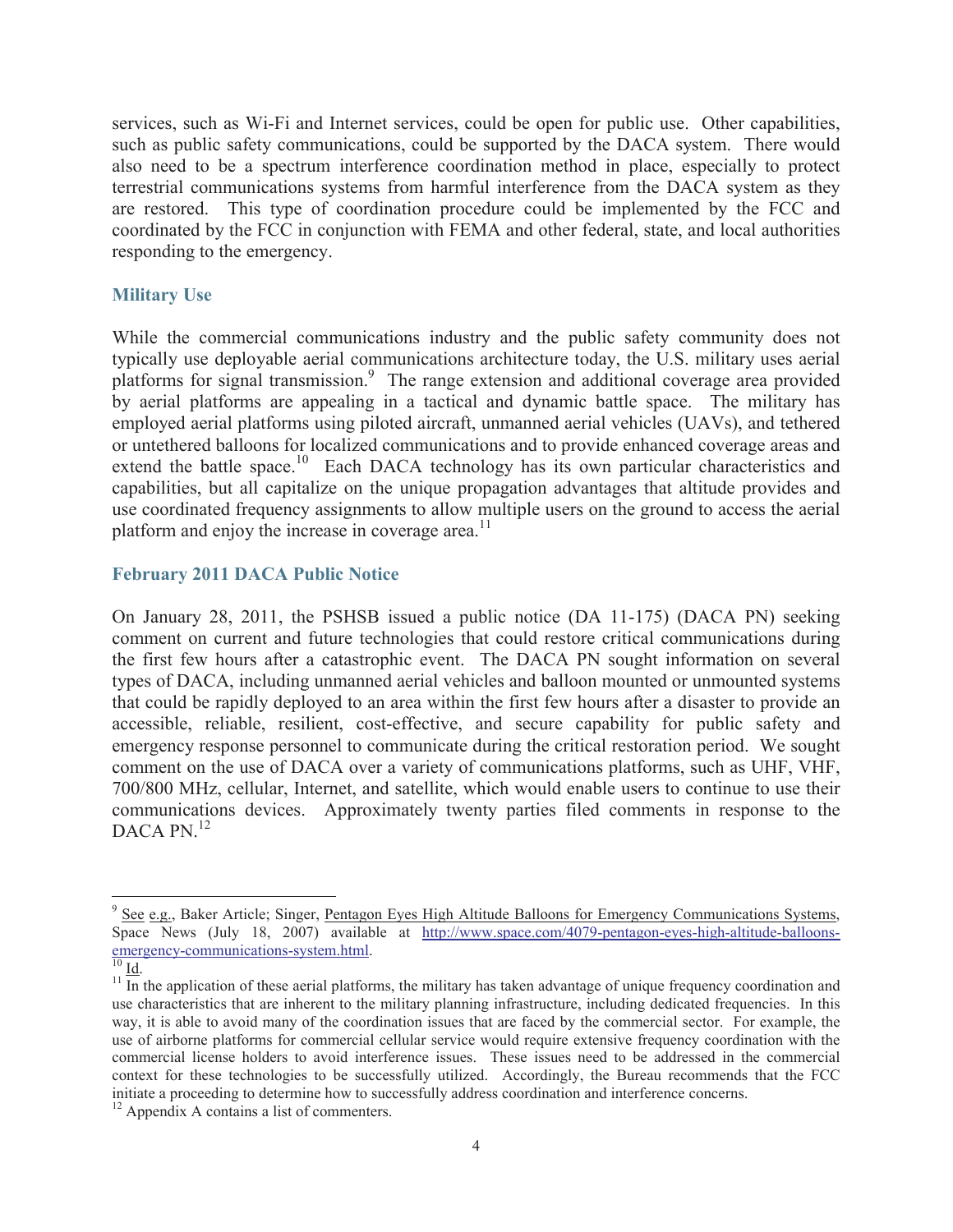#### **Summary of the DACA PN Record**

The DACA PN solicited information on current and future technologies for DACA and associated technical issues. The technology companies that filed comments identified rapidly deployable technologies used for military and commercial use, including unmanned aircraft, balloon-borne systems, and near space platforms.<sup>13</sup> The technology companies recognized that coordination, including frequency coordination to avoid harmful interference, could be addressed by the FCC and network operators to support DACA services.<sup>14</sup>

Communications service providers described the substantial investment they are making in portable equipment, such as cell towers or satellite equipment on wheels.<sup>15</sup> They raised concerns regarding how DACA could complicate the interference environment and suggested the need for a rulemaking to consider interference and related issues.<sup>16</sup>

Commenters also recognized the need for the use of DACA to be coordinated with other federal agencies, such as the Federal Aviation Administration (FAA), as well as state and local public safety officials.<sup>17</sup>

## **Promising Technological Solutions**

The record compiled in response to the DACA PN demonstrates that there are a number of promising technologies that could be deployed during the first 72 hours after a disaster to help ensure communications capabilities but without requiring deployment of any new user devices.<sup>18</sup> Such technologies can support current communications services, such as cellular and public safety voice services. This would mean that commercial and emergency response services could be restored in the affected areas quickly using DACA technologies.<sup>19</sup>

The following are DACA technologies that are currently available that can support current communications services, such as cellular and emergency communications services. Each possible solution has advantages and disadvantages, which we recommend that the Commission explore in more detail through a notice of inquiry

· Small unmanned aerial vehicles (SUAV): Hand-launched, battery-powered vehicles that fly to about 500 feet above ground level  $(AGL)$ <sup>20</sup> SUAVs can generally support one communications service, such as a single frequency band for cellular services. This equipment can be pre-deployed, brought into a disaster area, or launched from a nearby

<sup>&</sup>lt;sup>13</sup> Comments of Space Data Corporation; Comments of AeroViornment, Inc; and Comments of Arkansas Interoperable Communications Executive Committee.

<sup>&</sup>lt;sup>14</sup> Comments of Space Data Corporation.

<sup>15</sup> See e.g., Comments of AT&T, Comments of Sprint Nextel, and Comments of CTIA.

 $16 \overline{Id}$ .

 $17 \overline{\text{Comments of APCO}}$ .

<sup>&</sup>lt;sup>18</sup> See Comments of Aurora Flight Sciences Corporation at 1; Comments of Space Data Corporation at 2-11.

 $19$  See Comments of Space Data Corporation at 6-10; and Comments of AeroViornment at 1-3.

 $20 \overline{See}$  e.g., Comments of AeroViornment, Inc. at 1.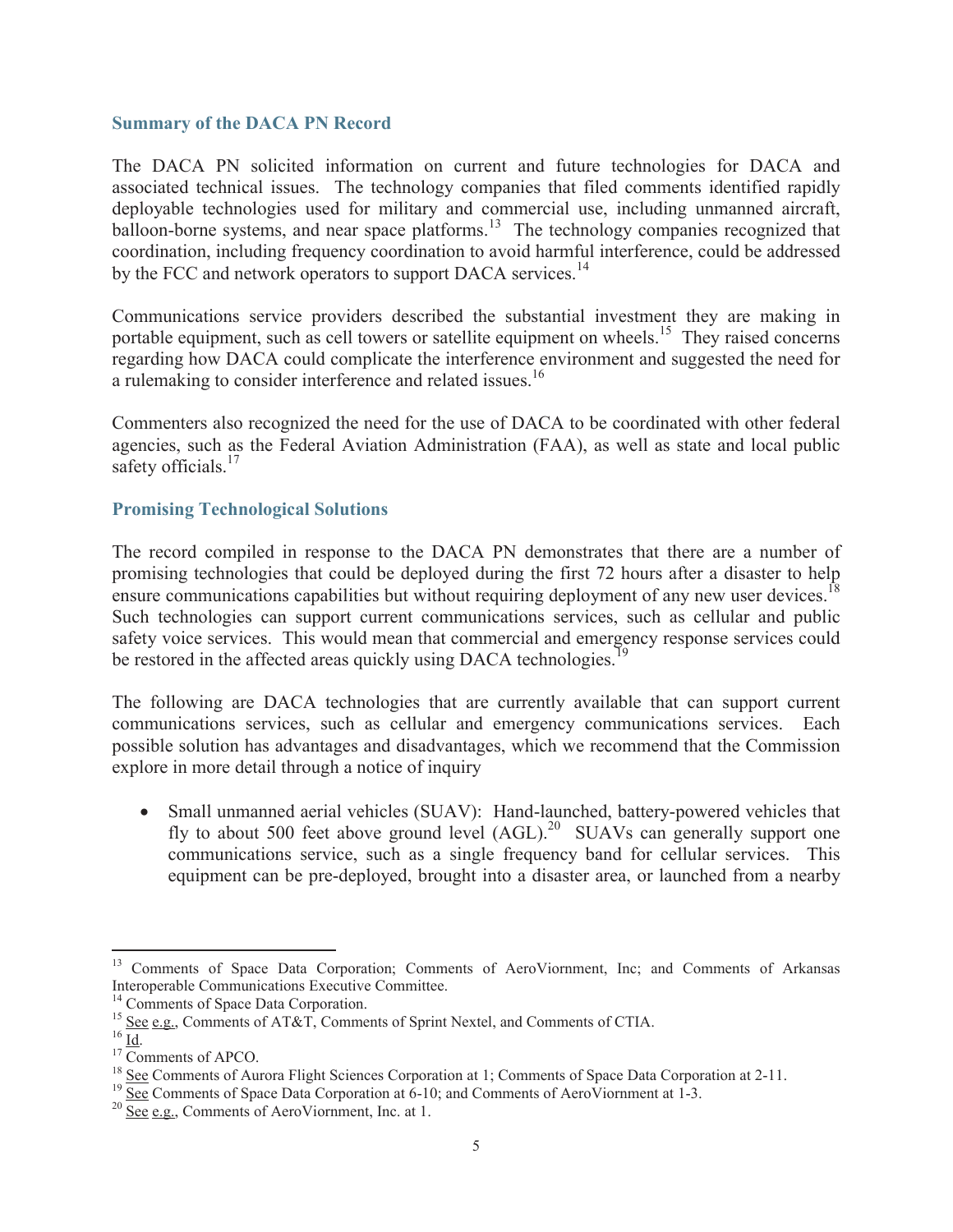location. SUAVs can stay airborne for several hours at a time and can be used as repeaters or virtual cell towers. $21$ 



Launch of a SUAV

· Weather balloon technologies (Balloons): Balloon-borne technologies in a six-pound package that can act as repeaters.<sup>22</sup> These systems can bridge repeater technologies to allow use of more than one band of frequencies by the overall system. However, frequent re-launching may be required to ensure continued communications coverage because of the short time that balloons can remain aloft.



Weather balloon technology

- · High altitude long distance unmanned vehicles (HALE): Allow for deployment at potentially higher operational altitudes, for longer durations, with greater payloads.<sup>23</sup> HALEs, because of their height and maneuverability, may allow for geographically-
- $^{21}$  <u>Id</u>.

 $\frac{22}{22}$  See e.g., Comments of Space Data Corporation at 2-4.

<sup>&</sup>lt;sup>23</sup> Comments of AeroViornment, Inc. at 1.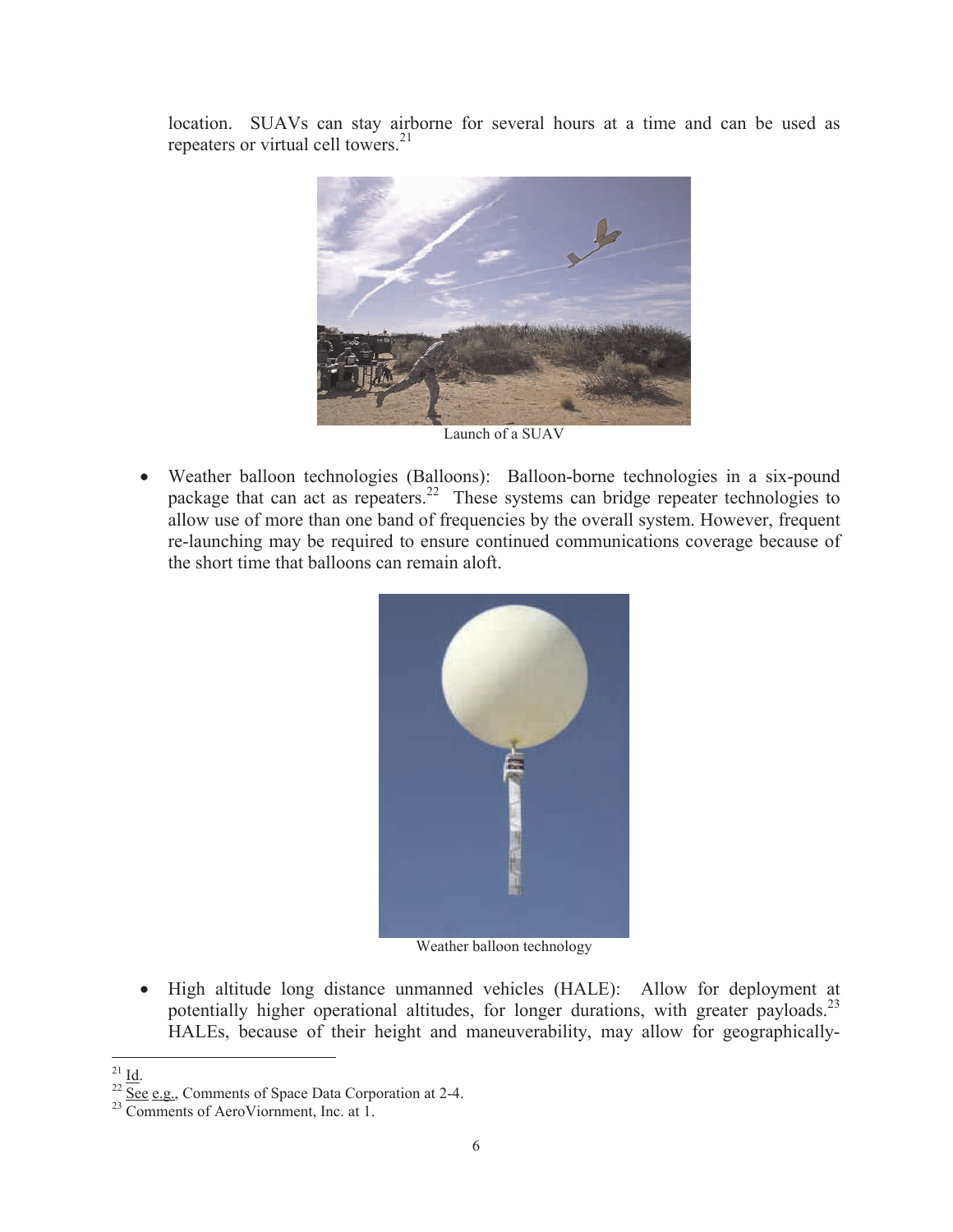directed communications, which may decrease the potential for harmful interference, and may provide greater capacity than other available solutions.



High altitude long distance unmanned vehicle (HALE)

• Deployable suitcase systems: Deployable suitcase transceivers that can be placed on low flying aircraft to be used as repeaters. $24$ 



Deployable suitcase system

Other technologies, such as quick-mounted antennas, repeaters and transmitters on wheels, and satellite technologies, were also identified in the record as potential solutions for communications during emergencies where the terrestrial infrastructure is compromised.<sup>25</sup> In addition, satellite technologies were identified as a critical component of most DACA technologies for connectivity. PSHSB staff recommends that any future proceeding also consider the advantages and disadvantages of these potential solutions.

<sup>&</sup>lt;sup>24</sup> Comments of Arkansas Interoperable Communications Executive Committee at 1-2.

<sup>&</sup>lt;sup>25</sup> Comments of Sprint Nextel at 1-5; Comments of ComSite Hardware, Inc. at 1; Comments of ViaSat, Inc. at 1-2.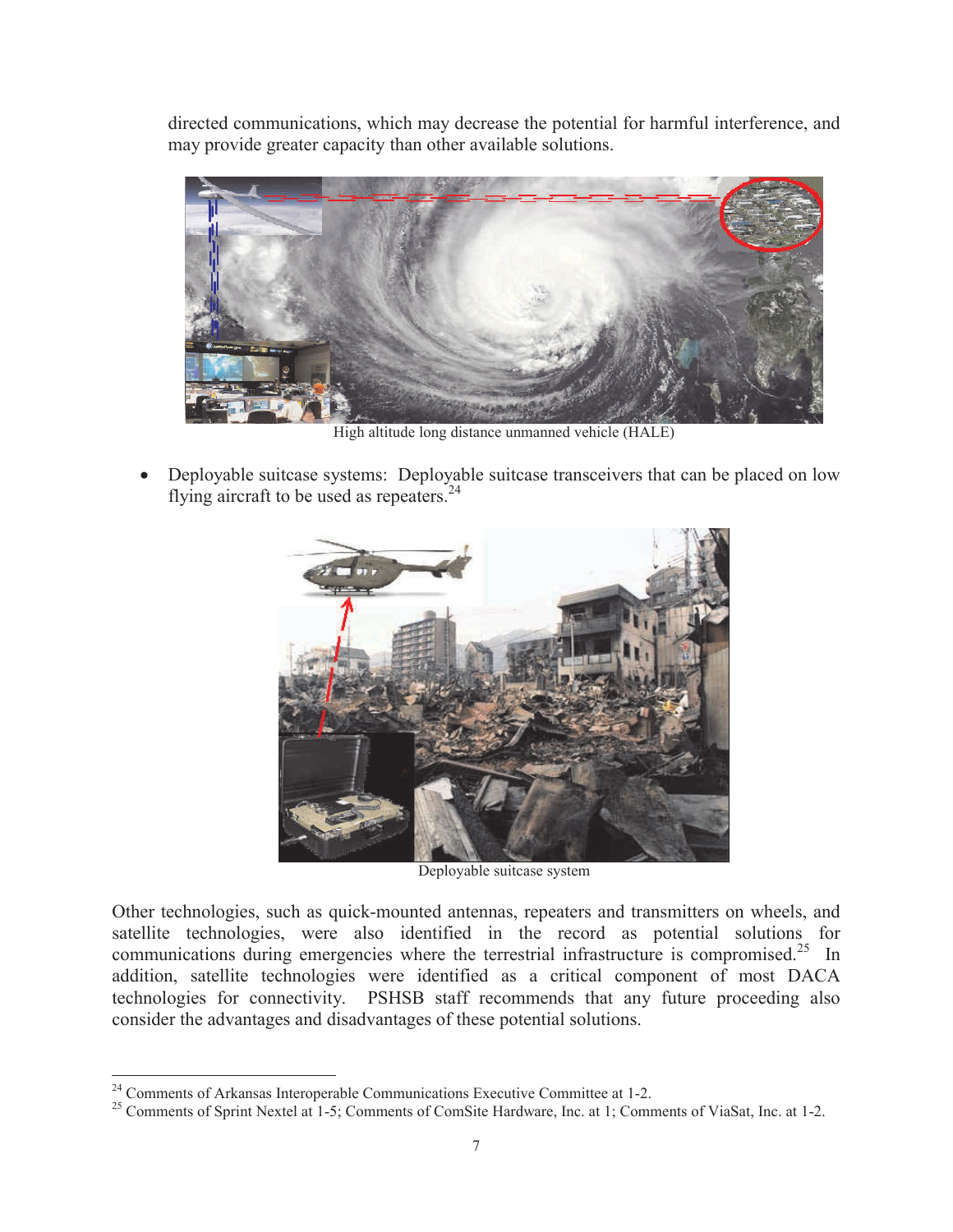#### **Regulatory and Other Issues**

The record shows that cellular and public safety communications services can be restored in a disaster area using "mini cell sites" on DACA facilities capable of providing service just within the area. However, some commenters suggest that these systems should be authorized to operate in a manner that avoids interference with surviving and recovering terrestrial communications.<sup>26</sup> An airborne "mini cell site" could operate under the license of the carrier authorized to provide service on the frequencies it uses, or it could be separately authorized to a third party—*e.g.,* a public safety entity—pursuant to Special Temporary Authorization (STA). Alternatively, the Commission could adopt rules defining eligibility to operate such a site during an emergency, perhaps limiting eligibility to public safety entities or for very short term uses with accompanying pre-notification and other requirements. This is an issue that we recommend the FCC explore further.

From a technical perspective, our analysis demonstrates that an airborne mini cell would have to be equipped with a rudimentary switch to accomplish handoffs and to limit use to authorized public safety users. There would also need to be coordination with commercial operators to prevent harmful interference as commercial operations are restored. This is an issue that we recommend the FCC explore further.

Some cellular companies argue that airborne cellular facilities should be activated only with the permission of cellular operators in the affected area.<sup>27</sup> Others urge the FCC to adopt specific rules to limit potential interference from airborne facilities to area cellular systems.<sup>28</sup> Although it is clear that the use of airborne cellular facilities should be coordinated with nearby cellular systems, we believe the issue of whether to require permission prior to activation should be explored further.

Other commenters have argued that there is a potential for interference to terrestrial communications services from airborne communications facilities.<sup>29</sup> However, there are potential ways to address interference concerns. For example, the interference potential of mini cell sites can be controlled by limiting the altitude of the airborne platform and the power of the mini cell. Interference potential could be further reduced by coordinating use with the potentially affected carriers. We recommend that the Commission explore these and other possible solutions.

#### **International Considerations**

U.S. treaties and arrangements with Canada and Mexico are complex but generally seek to prevent interference by limiting the power flux density (signal strength) of stations operating near the borders. It is important to consider where further international arrangements are

<sup>&</sup>lt;sup>26</sup> Comments of APCO at 1-2; Comments of NPSTC at 3-6.

<sup>&</sup>lt;sup>27</sup> See Comments of CTIA at 4.

<sup>&</sup>lt;sup>28</sup> Comments of CTIA at 5-6.

<sup>&</sup>lt;sup>29</sup> Comments of APCO at 1-2; Comments of CTIA at 1-2; Comments of AT&T at 2-3; Comments of Sprint Nextel at 6.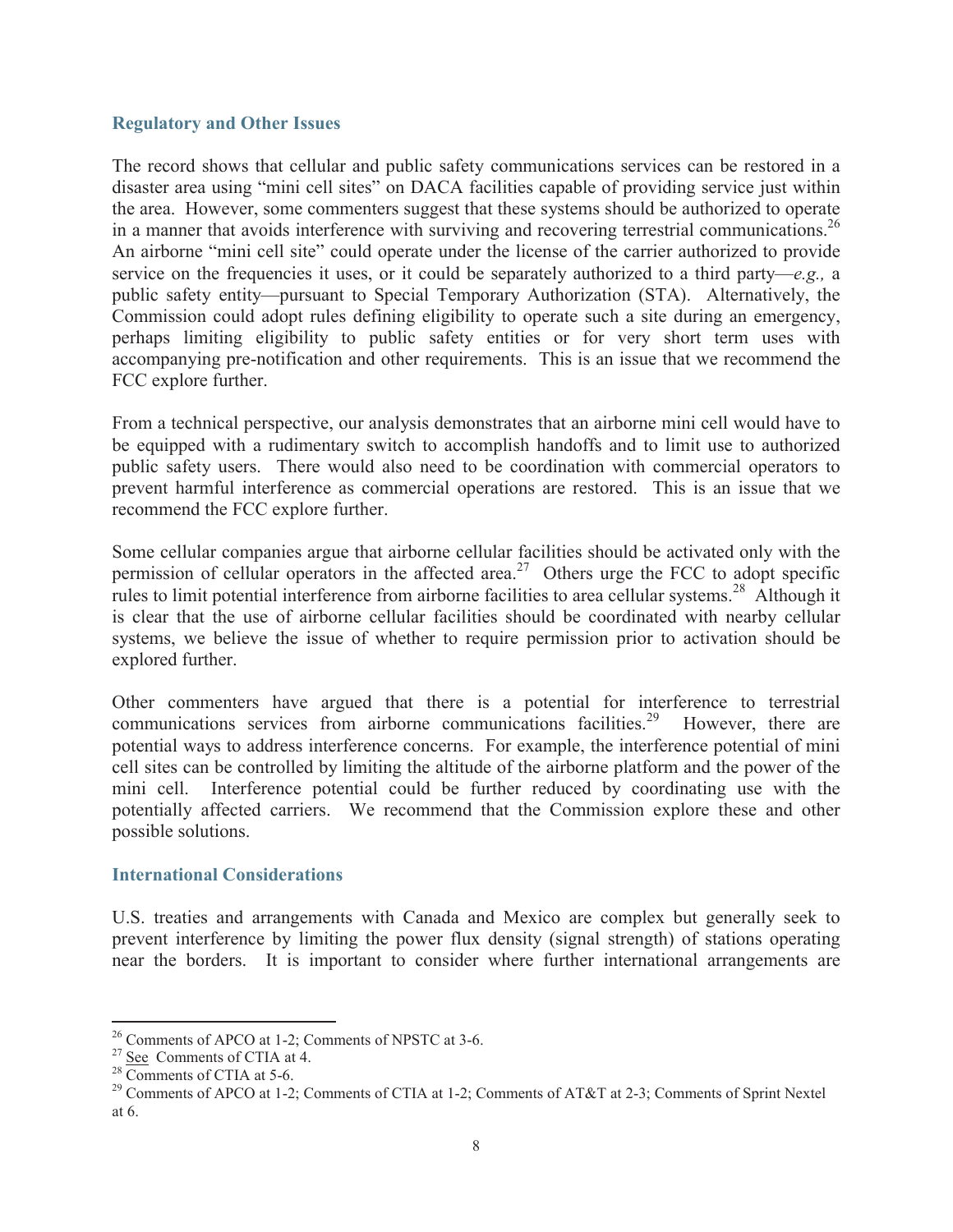necessary to enable deployment of DACA technologies in border areas. We recommend that the FCC explore this issue further in conjunction with the Department of State (State Department).

#### **Coordination with Other Agencies**

Since the FCC does not have sole authority among federal agencies for authorizing the operation of DACA-type devices for emergencies, interagency coordination is crucial. Agencies with an interest in DACA deployment include the FEMA, which is responsible for the nation's emergency response; the FAA, which controls the airspace; State Department, which is responsible for international relations; and the National Telecommunications and Information Administration, which manages government spectrum use. We recommend that the FCC coordinate with these and other relevant agencies.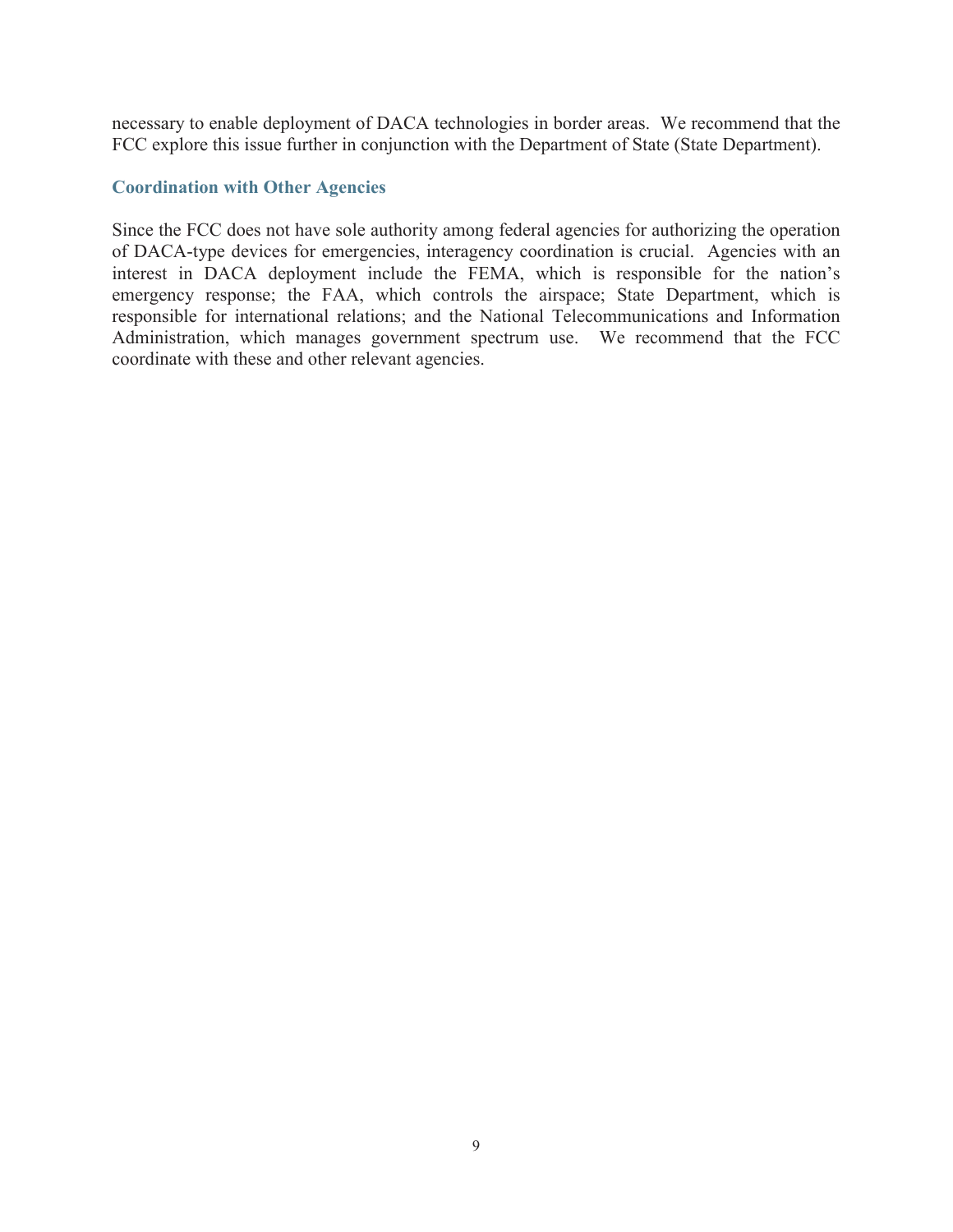# **Recommended Next Steps**

- Initiate a notice of inquiry by the end of the year to address FCC-related issues, including the role of DACA solutions during disasters, radio interference, spectrum coordination, authorization requirements, costs, cost-effectiveness, and operational procedures.
- · Host a workshop on deployable aerial communications architecture solutions and outstanding issues by the end of the year.
- Share findings with FEMA, the FAA, and other federal partners to initiate discussions regarding next steps for possible pilot programs and implementation.
- Determine which issues have international ramifications, working with the State Department and other appropriate federal agencies, and determine appropriate next steps.